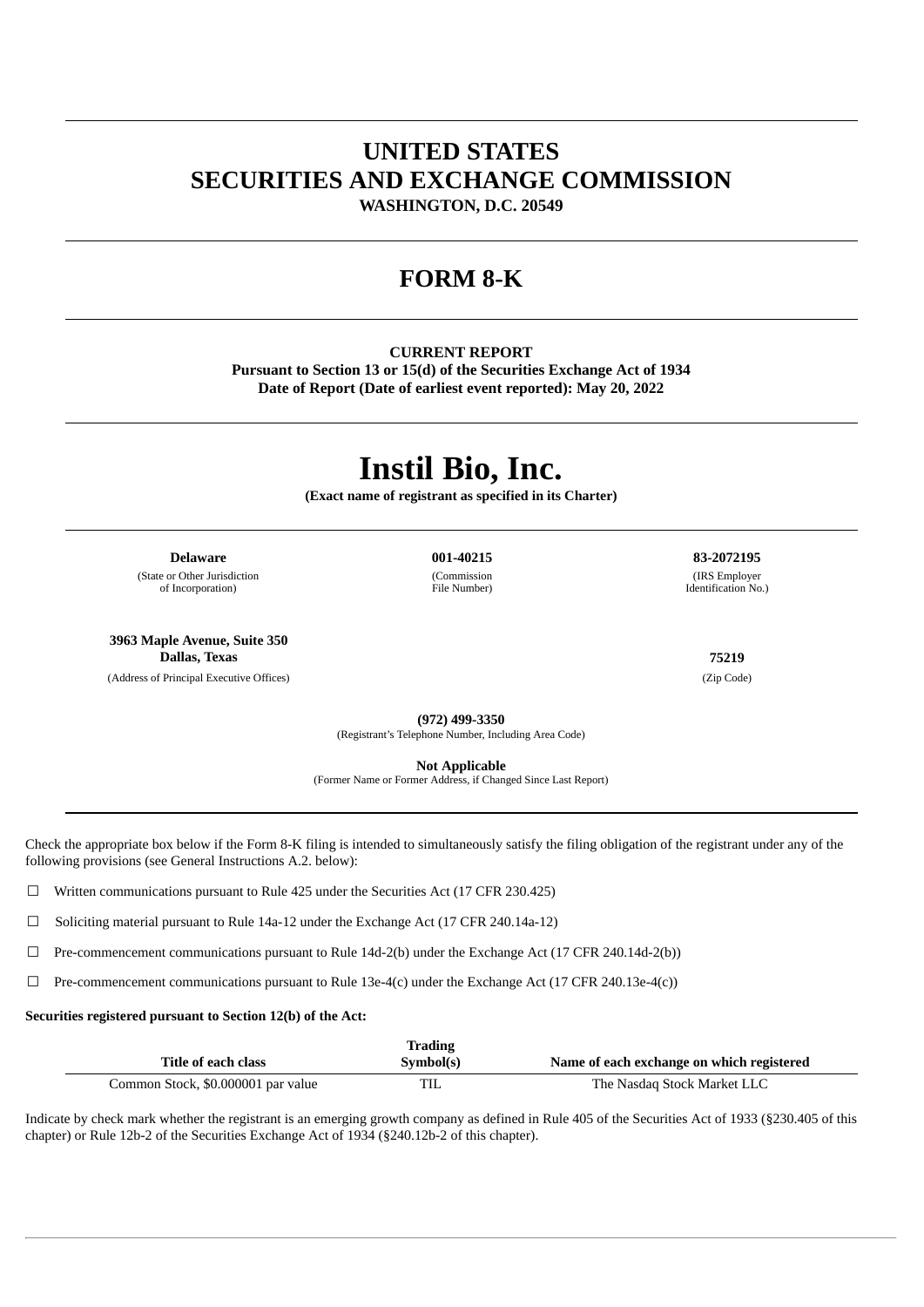#### Emerging growth company  $\boxtimes$

If an emerging growth company, indicate by check mark if the registrant has elected not to use the extended transition period for complying with any new or revised financial accounting standards provided pursuant to Section 13(a) of the Exchange Act.  $\Box$ 

#### **Item 5.07 Submission of Matters to a Vote of Security Holders.**

On May 20, 2022, Instil Bio, Inc. (the "Company") held its 2022 Annual Meeting of Stockholders (the "Annual Meeting"). At the Annual Meeting, the Company's stockholders voted on two proposals, each of which is described in more detail in the Company's proxy statement on Schedule 14A filed with the Securities and Exchange Commission on March 30, 2022. Of the 129,183,301 shares of the Company's common stock outstanding as of the record date, 112,100,436 shares, or approximately 86.8% were present or represented by proxy at the Annual Meeting.

The following is a brief description of each matter voted upon and the certified results, including the number of votes cast for and against each matter and, if applicable, the number of votes withheld, abstentions and broker non-votes with respect to each such matter.

**Proposal 1.** Stockholders elected each of the following nominees to serve as Class I directors on the Company's board of directors until the Company's 2025 Annual Meeting of Stockholders or until his successor has been duly elected and qualified. The voting results for such nominees were as follows:

| <b>Director Name</b> | Votes For   | <b>Votes Withheld</b> | <b>Broker Non- Vote</b> |
|----------------------|-------------|-----------------------|-------------------------|
| Bronson Crouch       | 104,840,770 | 2.217.157             | 5,042,509               |
| Jack Nielsen         | 102.562.337 | 4.495.590             | 5.042.509               |

**Proposal 2.** Stockholders ratified the selection by the Audit Committee of the board of directors of Deloitte & Touche LLP as the Company's independent registered public accounting firm for its fiscal year ending December 31, 2022. The voting results were as follows:

| <b>Votes For</b> | <b>Votes Against</b> | <b>Abstentions</b> | <b>Broker Non- Vote</b>  |
|------------------|----------------------|--------------------|--------------------------|
| 112,044,691      | 23.804               | 31.941             | $\overline{\phantom{a}}$ |